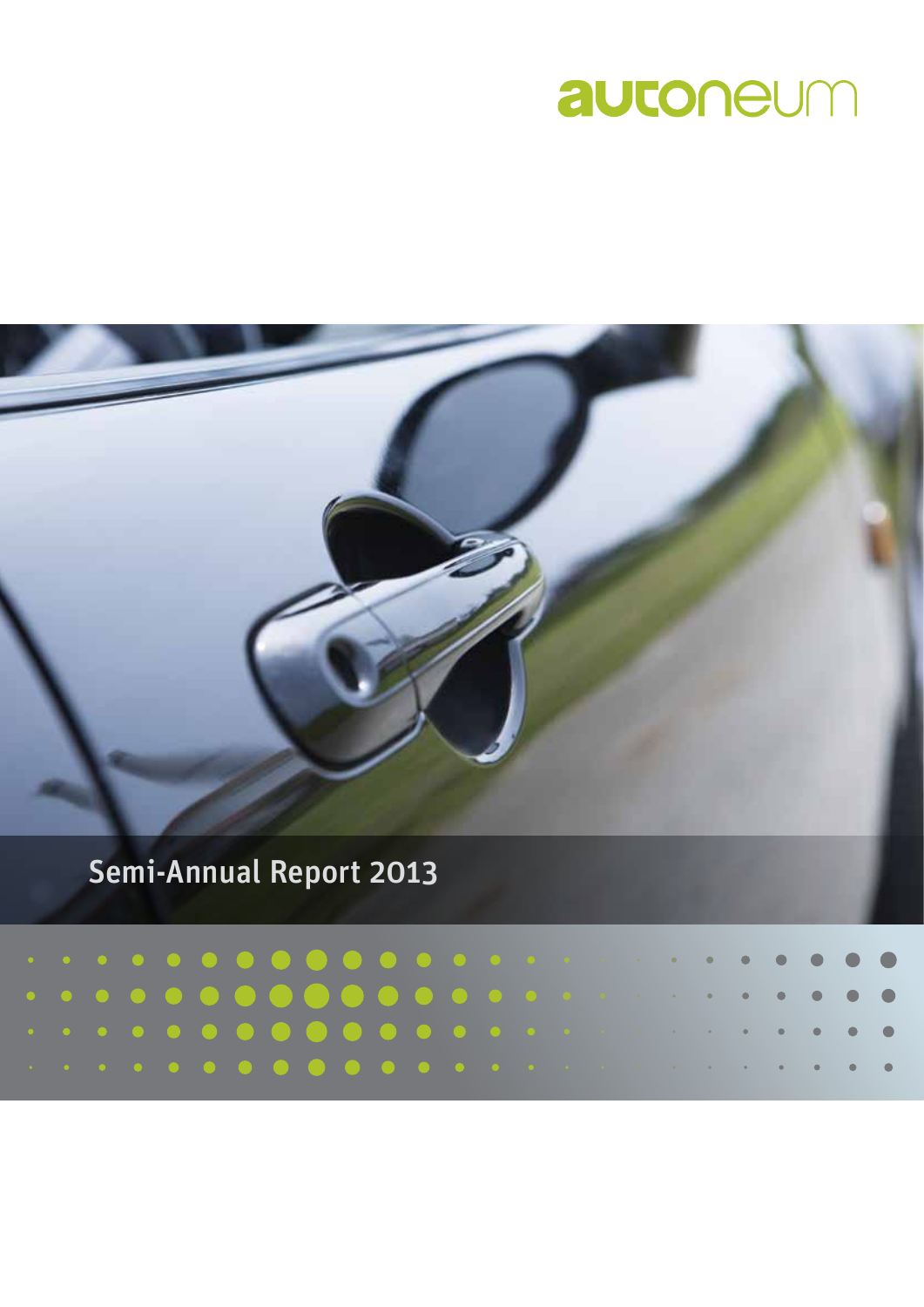### Autoneum at a glance



| <b>Autoneum Group</b><br>1078.0<br>966.8<br>Net sales<br>11.5%<br>10.8%<br>Operating result before interest, taxes, depreciation,<br>and amortization (EBITDA)<br>90.9<br>70.3<br>· in % of net sales<br>7.3<br>8.4<br>Operating result before interest and taxes (EBIT)<br>55.9<br>36.1<br>· in % of net sales<br>5.2<br>3.7<br>31.3<br>Net profit<br>12.2<br>· in % of net sales<br>2.9<br>1.3<br>Return on net assets in % (RONA) <sup>2</sup><br>9.1<br>16.6<br>51.2<br>Net cash from operating activities<br>32.9<br>4.27<br>0.54<br>Earnings per share in CHF<br>Shareholders' equity at the end of the reporting period<br>292.4<br>263.9<br>Number of employees at the end of the reporting period <sup>3</sup><br>6.3%<br>10 208<br>9605<br><b>Business Groups (BG)</b><br>Net sales BG Europe<br>487.0<br>471.2<br>3.4%<br>2.1%<br>EBIT BG Europe<br>3.2<br>1.3<br>· in % of net sales<br>0.7<br>0.3<br>Net sales BG North America <sup>4</sup><br>462.2<br>382.6<br>20.8%<br>19.3%<br><b>EBIT BG North America</b><br>43.1<br>28.1<br>· in % of net sales<br>9.3<br>7.3<br>Net sales BG Asia<br>60.1<br>50.0<br>20.2%<br>16.9%<br>6.2<br>5.1<br><b>EBIT BG Asia</b><br>· in % of net sales<br>10.3<br>10.2<br>Net sales BG SAMEA <sup>5</sup><br>73.7<br>66.1<br>11.5%<br>20.9%<br>2.2<br>EBIT BG SAMEA<br>0.1 | CHF million         | January-June<br>2013 | January - June<br>2012 restated <sup>1</sup> | Change | Change in<br>local currencies |
|---------------------------------------------------------------------------------------------------------------------------------------------------------------------------------------------------------------------------------------------------------------------------------------------------------------------------------------------------------------------------------------------------------------------------------------------------------------------------------------------------------------------------------------------------------------------------------------------------------------------------------------------------------------------------------------------------------------------------------------------------------------------------------------------------------------------------------------------------------------------------------------------------------------------------------------------------------------------------------------------------------------------------------------------------------------------------------------------------------------------------------------------------------------------------------------------------------------------------------------------------------------------------------------------------------------------------|---------------------|----------------------|----------------------------------------------|--------|-------------------------------|
|                                                                                                                                                                                                                                                                                                                                                                                                                                                                                                                                                                                                                                                                                                                                                                                                                                                                                                                                                                                                                                                                                                                                                                                                                                                                                                                           |                     |                      |                                              |        |                               |
|                                                                                                                                                                                                                                                                                                                                                                                                                                                                                                                                                                                                                                                                                                                                                                                                                                                                                                                                                                                                                                                                                                                                                                                                                                                                                                                           |                     |                      |                                              |        |                               |
|                                                                                                                                                                                                                                                                                                                                                                                                                                                                                                                                                                                                                                                                                                                                                                                                                                                                                                                                                                                                                                                                                                                                                                                                                                                                                                                           |                     |                      |                                              |        |                               |
|                                                                                                                                                                                                                                                                                                                                                                                                                                                                                                                                                                                                                                                                                                                                                                                                                                                                                                                                                                                                                                                                                                                                                                                                                                                                                                                           |                     |                      |                                              |        |                               |
|                                                                                                                                                                                                                                                                                                                                                                                                                                                                                                                                                                                                                                                                                                                                                                                                                                                                                                                                                                                                                                                                                                                                                                                                                                                                                                                           |                     |                      |                                              |        |                               |
|                                                                                                                                                                                                                                                                                                                                                                                                                                                                                                                                                                                                                                                                                                                                                                                                                                                                                                                                                                                                                                                                                                                                                                                                                                                                                                                           |                     |                      |                                              |        |                               |
|                                                                                                                                                                                                                                                                                                                                                                                                                                                                                                                                                                                                                                                                                                                                                                                                                                                                                                                                                                                                                                                                                                                                                                                                                                                                                                                           |                     |                      |                                              |        |                               |
|                                                                                                                                                                                                                                                                                                                                                                                                                                                                                                                                                                                                                                                                                                                                                                                                                                                                                                                                                                                                                                                                                                                                                                                                                                                                                                                           |                     |                      |                                              |        |                               |
|                                                                                                                                                                                                                                                                                                                                                                                                                                                                                                                                                                                                                                                                                                                                                                                                                                                                                                                                                                                                                                                                                                                                                                                                                                                                                                                           |                     |                      |                                              |        |                               |
|                                                                                                                                                                                                                                                                                                                                                                                                                                                                                                                                                                                                                                                                                                                                                                                                                                                                                                                                                                                                                                                                                                                                                                                                                                                                                                                           |                     |                      |                                              |        |                               |
|                                                                                                                                                                                                                                                                                                                                                                                                                                                                                                                                                                                                                                                                                                                                                                                                                                                                                                                                                                                                                                                                                                                                                                                                                                                                                                                           |                     |                      |                                              |        |                               |
|                                                                                                                                                                                                                                                                                                                                                                                                                                                                                                                                                                                                                                                                                                                                                                                                                                                                                                                                                                                                                                                                                                                                                                                                                                                                                                                           |                     |                      |                                              |        |                               |
|                                                                                                                                                                                                                                                                                                                                                                                                                                                                                                                                                                                                                                                                                                                                                                                                                                                                                                                                                                                                                                                                                                                                                                                                                                                                                                                           |                     |                      |                                              |        |                               |
|                                                                                                                                                                                                                                                                                                                                                                                                                                                                                                                                                                                                                                                                                                                                                                                                                                                                                                                                                                                                                                                                                                                                                                                                                                                                                                                           |                     |                      |                                              |        |                               |
|                                                                                                                                                                                                                                                                                                                                                                                                                                                                                                                                                                                                                                                                                                                                                                                                                                                                                                                                                                                                                                                                                                                                                                                                                                                                                                                           |                     |                      |                                              |        |                               |
|                                                                                                                                                                                                                                                                                                                                                                                                                                                                                                                                                                                                                                                                                                                                                                                                                                                                                                                                                                                                                                                                                                                                                                                                                                                                                                                           |                     |                      |                                              |        |                               |
|                                                                                                                                                                                                                                                                                                                                                                                                                                                                                                                                                                                                                                                                                                                                                                                                                                                                                                                                                                                                                                                                                                                                                                                                                                                                                                                           |                     |                      |                                              |        |                               |
|                                                                                                                                                                                                                                                                                                                                                                                                                                                                                                                                                                                                                                                                                                                                                                                                                                                                                                                                                                                                                                                                                                                                                                                                                                                                                                                           |                     |                      |                                              |        |                               |
|                                                                                                                                                                                                                                                                                                                                                                                                                                                                                                                                                                                                                                                                                                                                                                                                                                                                                                                                                                                                                                                                                                                                                                                                                                                                                                                           |                     |                      |                                              |        |                               |
|                                                                                                                                                                                                                                                                                                                                                                                                                                                                                                                                                                                                                                                                                                                                                                                                                                                                                                                                                                                                                                                                                                                                                                                                                                                                                                                           |                     |                      |                                              |        |                               |
|                                                                                                                                                                                                                                                                                                                                                                                                                                                                                                                                                                                                                                                                                                                                                                                                                                                                                                                                                                                                                                                                                                                                                                                                                                                                                                                           |                     |                      |                                              |        |                               |
|                                                                                                                                                                                                                                                                                                                                                                                                                                                                                                                                                                                                                                                                                                                                                                                                                                                                                                                                                                                                                                                                                                                                                                                                                                                                                                                           |                     |                      |                                              |        |                               |
|                                                                                                                                                                                                                                                                                                                                                                                                                                                                                                                                                                                                                                                                                                                                                                                                                                                                                                                                                                                                                                                                                                                                                                                                                                                                                                                           |                     |                      |                                              |        |                               |
|                                                                                                                                                                                                                                                                                                                                                                                                                                                                                                                                                                                                                                                                                                                                                                                                                                                                                                                                                                                                                                                                                                                                                                                                                                                                                                                           |                     |                      |                                              |        |                               |
|                                                                                                                                                                                                                                                                                                                                                                                                                                                                                                                                                                                                                                                                                                                                                                                                                                                                                                                                                                                                                                                                                                                                                                                                                                                                                                                           |                     |                      |                                              |        |                               |
|                                                                                                                                                                                                                                                                                                                                                                                                                                                                                                                                                                                                                                                                                                                                                                                                                                                                                                                                                                                                                                                                                                                                                                                                                                                                                                                           | . in % of net sales | 3.0                  | 0.2                                          |        |                               |

1. Refer to notes 1 and 3 (p. 9ff).

2. Net profit before interest cost, in relation to total assets minus non-interest bearing liabilities.

3. Excluding apprentices and temporary employees.

4. Including USA, Canada, and Mexico.

5. Including South America, Middle East, Africa, and Russia.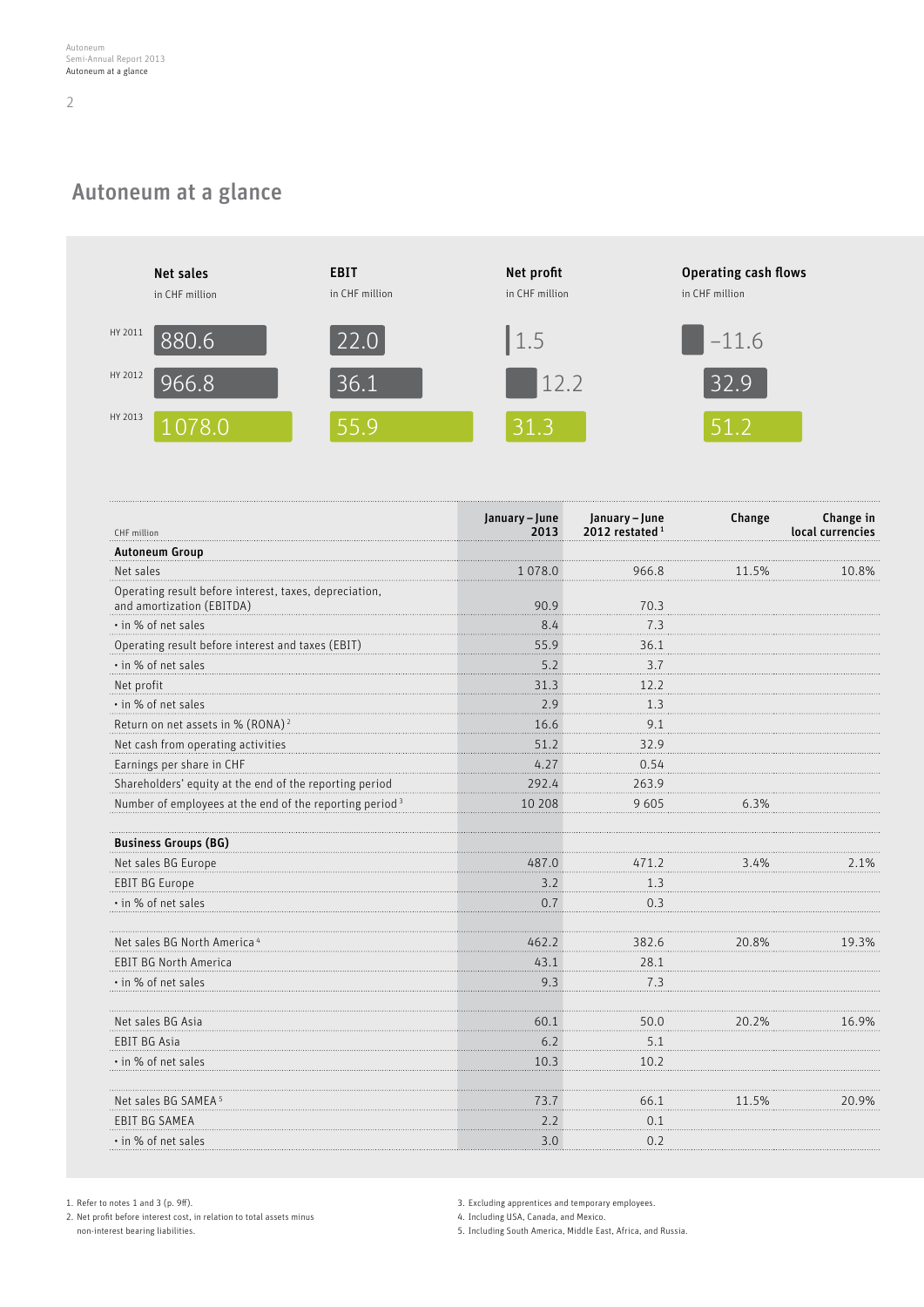### Autoneum reports considerable increase in sales and earnings

Autoneum, the global market leader in acoustic and thermal management for the automotive industry, recorded a further increase in sales and earnings in the first half of 2013. Gains in market share with global customers and a large proportion of deliveries for high-volume vehicle models in North America and Asia were major contributory factors to the increase in sales. Autoneum's earnings grew as a consequence of the consistent implementation of operating improvements and the successful counterbalancing of price trends on the raw material markets.

With a 10.8% rise in sales in local currencies, Autoneum again clearly outstripped the trend in global light vehicle production (1.4%). The operating result before interest and taxes (EBIT) rose considerably from 36.1 million CHF to 55.9 million CHF; this corresponds to an EBIT margin of 5.2%. Net profit in the first half of 2013 increased by 19.1 million CHF to 31.3 million CHF. Earnings per share grew substantially from 0.54 CHF in the first half of 2012 to 4.27 CHF.

#### Dear shareholders,

The development of the global automotive industry in the first half of 2013 continued to be heterogeneous and dependent on regional economic trends. While growth momentum in North America slowed and light vehicle production in Europe was again lower, the Asian automobile market in particular was on the growth track. Worldwide automobile production therefore registered subdued growth of 1.4% to 42.3 million vehicles compared to the previous year. By contrast, net sales by Autoneum again clearly exceeded market growth, increasing by 11.5% (in local currencies 10.8%) to 1 078.0 million CHF (previous year 966.8 million CHF). All four Business Groups (BG) increased sales compared to the prior year period and outstripped market growth in their regions. Gains in market share with customers operating globally and a large proportion of deliveries for high-volume vehicle models in North America and Asia were among the decisive factors contributing to this further growth against the market trend. Earnings were boosted by the consistent implementation of operational improvement measures, the successful counterbalancing of price trends on the raw material markets and the continuous optimization of structural costs despite sales growth.

The consistent implementation of the strategy to focus increasingly on products featuring high potential for CO<sub>2</sub> reductions also contributed to further progress in results: Autoneum increased its first-half earnings before interest, taxes, depreciation and amortization (EBITDA) from 70.3 million CHF in the previous year to 90.9 million CHF and the EBITDA margin rose to 8.4% (previous year 7.3%). The operating result (EBIT) improved by 19.8 million CHF to 55.9 million CHF, equivalent to 5.2% of net sales (previous year 3.7%). All four Business Groups recorded higher operating results (EBIT) compared to the prior year period, although poor capacity utilization in Europe in some cases, especially in France and Italy, prevented a higher EBIT margin. Also the improved financial result contributed to a substantial increase in profit before taxes of 21.9 million CHF to 47.4 million CHF. Earnings before taxes were distributed more favorably among the subsidiaries, leading to a significantly lower tax rate. Net profit rose considerably from 12.2 million CHF to 31.3 million CHF; this corresponds to a profit margin of 2.9% (previous year 1.3%). The return on net assets (RONA) improved from 9.1% in the first half of 2012 to 16.6%, thus exceeding the weighted average cost of capital (WACC) of 8.7% by 7.9 percentage points.



Worldwide automobile production rose by 1.4% to 42.3 million vehicles.



Autoneum increased net sales by 11.5% to 1 078.0 million CHF.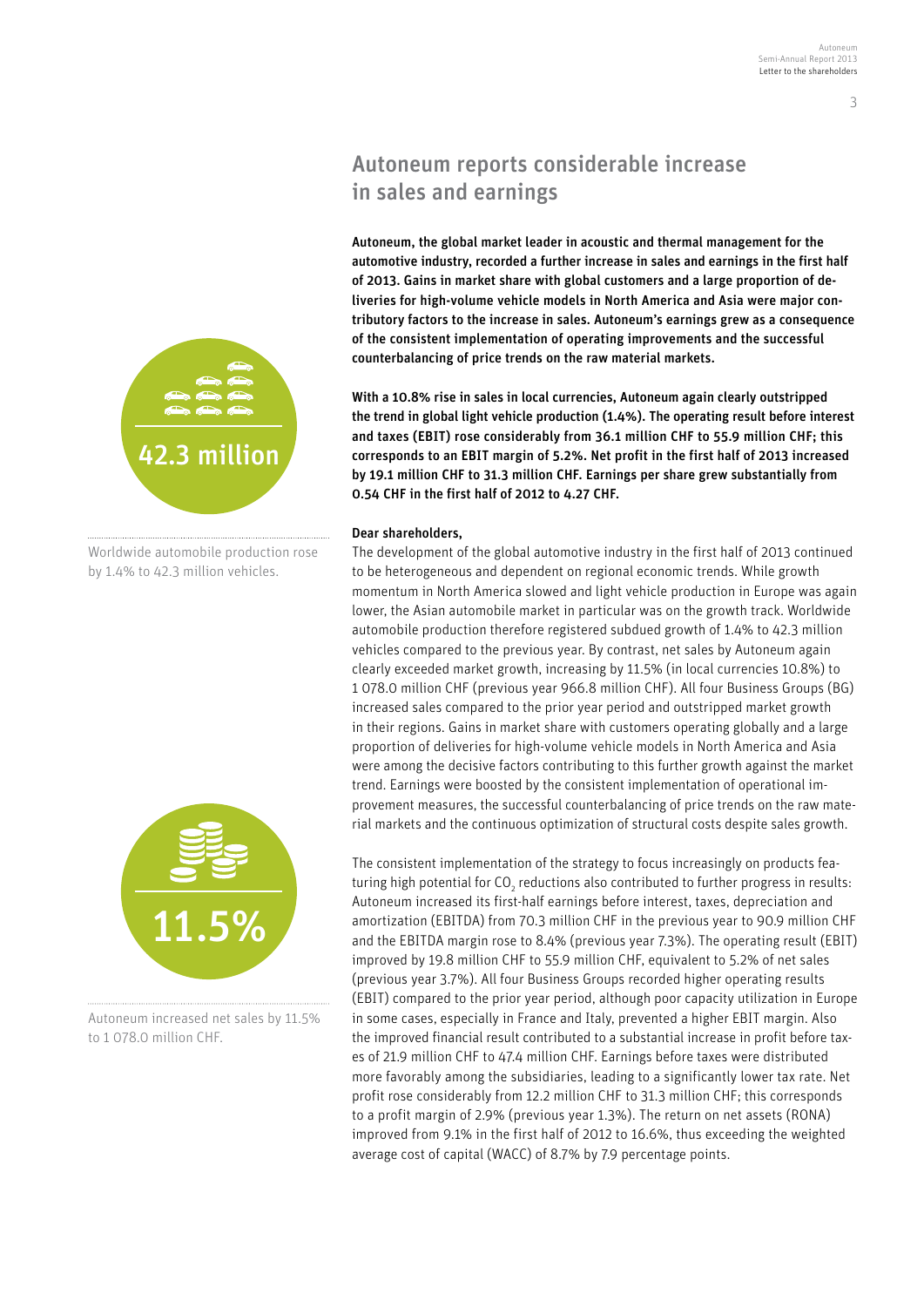$\overline{4}$ 



EBIT rose by 19.8 million CHF to 55.9 million CHF.



RONA improved remarkably from 9.1% to 16.6%.

Compared to the end of 2012, net debt was reduced by 4.8 million CHF and totaled 118.2 million CHF on June 30, 2013 (123.0 million CHF on December 31, 2012). Cash flow from operating activities increased considerably in the reporting period by 18.3 million CHF to 51.2 million CHF (prior year period 32.9 million CHF).

As the technology leader, Autoneum is continually engaged in launching innovations on the market. Pure-Tuft, the innovation for carpet systems brought to serial production at the UK plant in Heckmondwike, is being supplied initially for use in a high-volume premium model. Also, the expansion of Autoneum's worldwide presence continued in the period under review. Production at the new facility in Ryazan (Russia) is scheduled to begin in fall 2013. In Mexico, Autoneum has expanded its local presence with the construction of an additional manufacturing facility by UGN, the joint venture with Japanese supplier Nittoku. This new plant in Silao will start production of parts for Japanese automobile manufacturers at the end of the year.

#### Business Groups

Light vehicle production in Europe continued to weaken in the first half of 2013. The number of vehicles produced declined by 4.0% to 8.2 million. However, net sales by BG Europe in the region were 2.1% higher in local currencies, and net sales in Swiss francs rose by 3.4% to 487.0 million CHF (prior year period 471.2 million CHF). The operating result (EBIT) improved from 1.3 million CHF to 3.2 million CHF. A decline in production by local manufacturers in France and Italy had a negative impact on capacity utilization, depressing earnings of BG Europe. In Europe, Autoneum profited from successful launches of top-selling vehicle models and higher sales volumes and revenues in textile underfloor and carpet systems for German premium manufacturers in particular.

In North America, the momentum of automobile production slowed down considerably in the first half of 2013, which was reflected in a subdued increase in automobile production of 3.5% to 8.2 million vehicles. BG North America clearly outperformed market growth with an increase in sales of 19.3% in local currencies. Net sales in Swiss francs were as much as 20.8% higher at 462.2 million CHF. BG North America recorded strong growth on the back of successful launches by Japanese manufacturers of volume models equipped with Autoneum products but also thanks to the market share increase with American and German manufacturers. Although the further increases in volume drove plant capacity utilization to the limit, the operating result (EBIT) improved by 15.0 million CHF to 43.1 million CHF. This corresponds to an EBIT margin of 9.3% (previous year 7.3%).

Sales by BG Asia (excluding Japan) also rose significantly in the first half of 2013 by 16.9% in local currencies and were thus more than twice as high as the growth in light vehicle production (7.9%) in this region. Expressed in Swiss francs, net sales were 20.2% higher at 60.1 million CHF (prior year period 50.0 million CHF). The operating result (EBIT) increased from 5.1 million CHF to 6.2 million CHF and the EBIT margin of 10.3% was slightly higher than a year earlier (10.2%). Declining automobile production in India resulted in lower sales volumes and revenues at Autoneum in India, which constrained growth somewhat at BG Asia as a whole. Furthermore, sales volumes of Japanese manufacturers in China which were depressed by political tensions in 2012 did not recover entirely in the first half of 2013.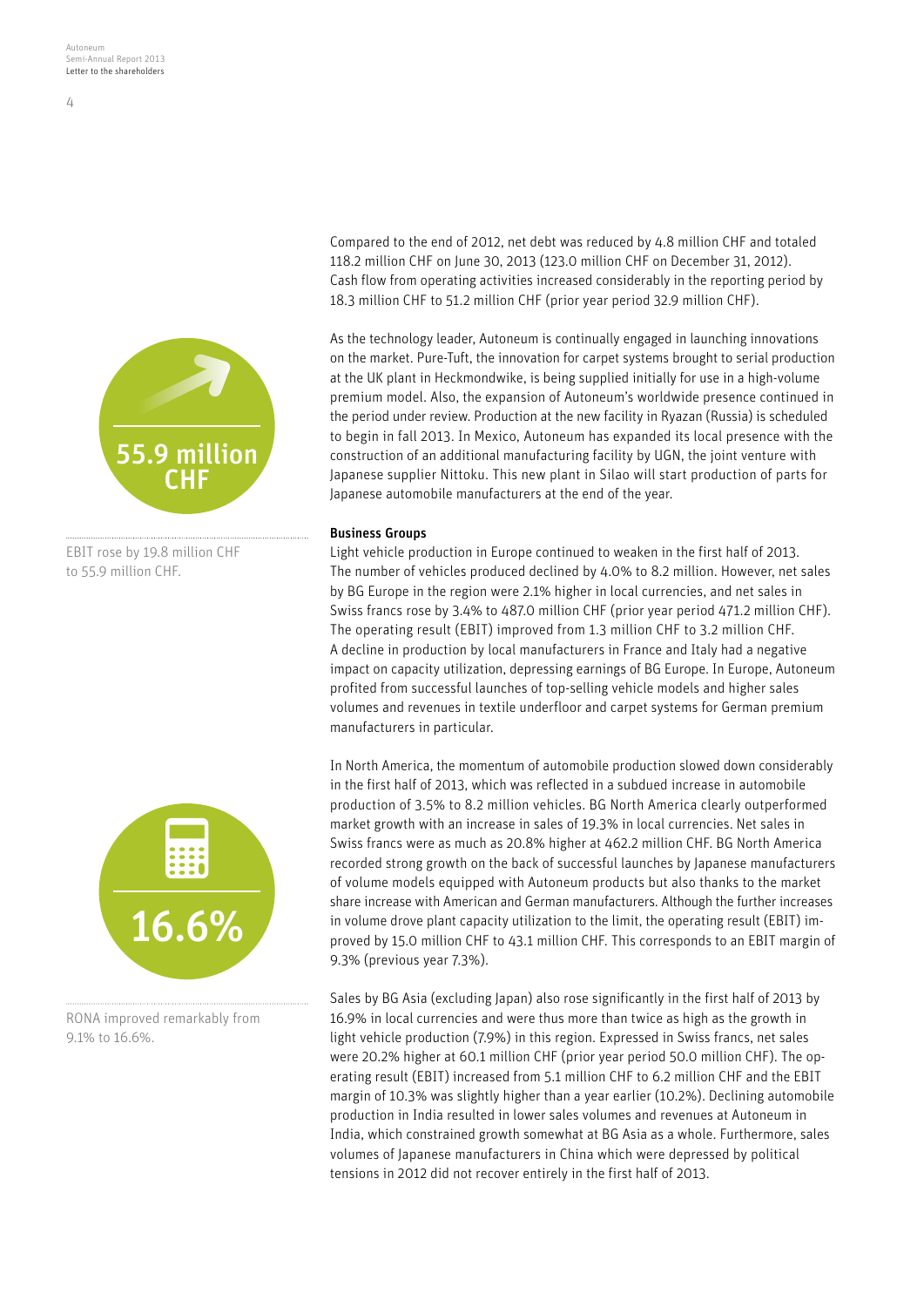Automobile production in the South America, Middle East, Africa, and Russia region (SAMEA) increased slightly by 2.1% to 4.7 million vehicles. Nevertheless, BG SAMEA posted net sales growth of 11.5% to 73.7 million CHF, compared to 66.1 million CHF in the prior year period, well in excess of the market trend. Growth in local currencies amounted to 20.9%. The operating result (EBIT) increased by 2.1 million CHF to 2.2 million CHF in the reporting period, and the EBIT margin increased from 0.2% in the first half of 2012 to 3.0%. Earnings of BG SAMEA were affected in the period under review by expenditure on the start of production at the facility in Ryazan (Russia) scheduled for fall 2013.

### Outlook

Growth in light vehicle production in the first half of 2013 amounted to only 1.4%, well below the long-term average but still in line with the expectations communicated by Autoneum. Growth also varied widely between regions. This heterogeneous trend and low overall growth are likely to continue in the second half of 2013, although market research institutes expect that the low point in European demand was reached in the first half of 2013.

Autoneum continues to see good opportunities for exceeding the growth in light vehicle production again in the seasonally weaker second half of the year and achieving higher sales in 2013 than a year earlier despite the deconsolidation impact. The Group Executive Board and the Board of Directors will continue to focus on the consistent implementation of strategy and the vigorous pursuit of further operational improvement measures and the related lowering of costs in the second half of the year. Excluding one-time expenses of around 40 million CHF due to the capacity adjustments in Europe the operating margin of 5.2% achieved in the first six months should thus be confirmed in the second half of the year.

Investments in 2013 will amount to a good 4.5% of net sales as planned and are aimed at the further expansion of business in growth markets and ongoing operational improvement measures.

Winterthur, July 22, 2013

Malana

Hans-Peter Schwald Martin Hirzel Chairman of the Board Chief Executive Officer



Investments in 2013 will amount to a good 4.5% of net sales.

5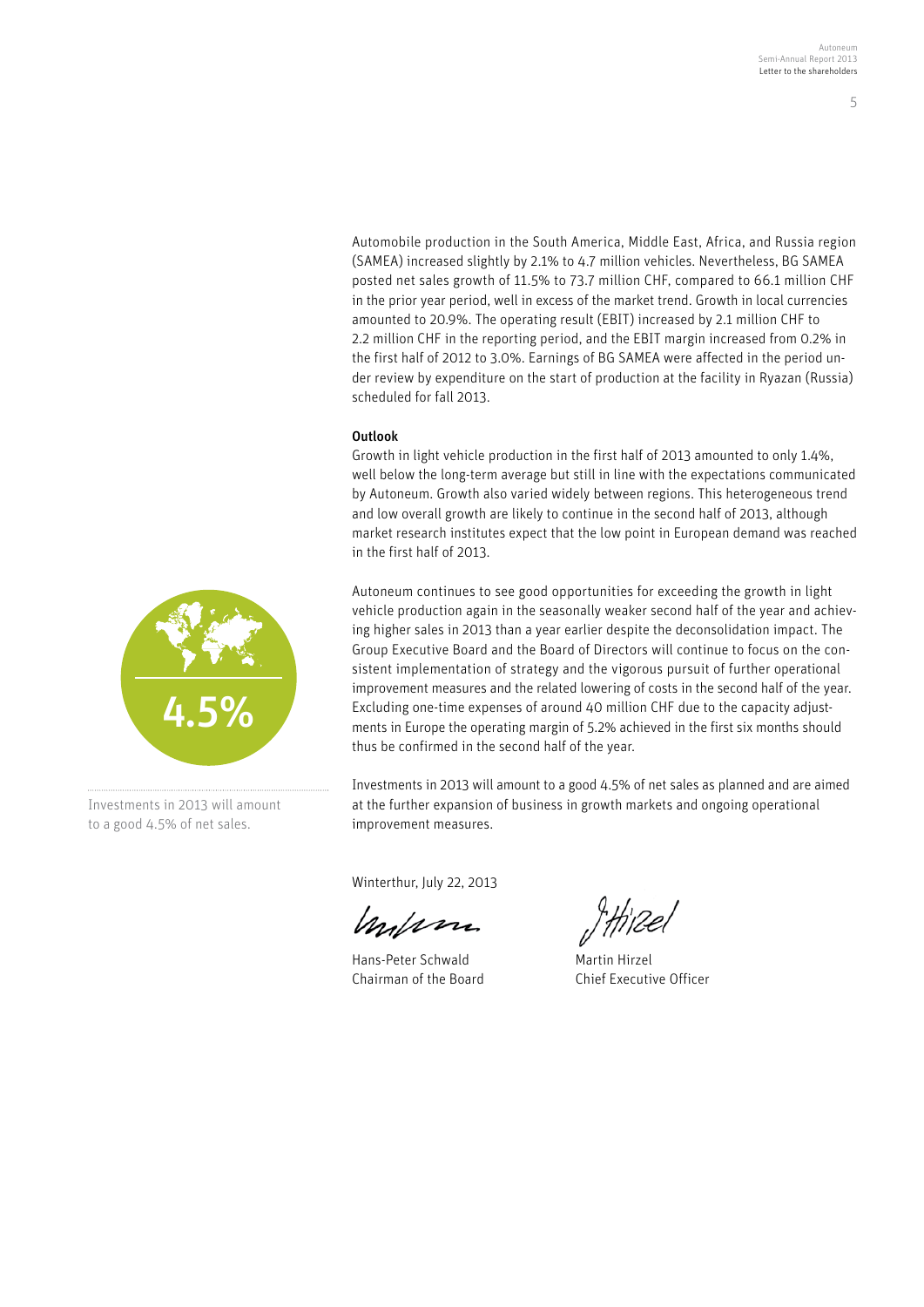### Consolidated income statement

|                                                                                     | January - June 2013 |          | January - June 2012 restated <sup>1</sup> |          |
|-------------------------------------------------------------------------------------|---------------------|----------|-------------------------------------------|----------|
|                                                                                     | CHF million         | $% ^{2}$ | CHF million                               | $% ^{2}$ |
| <b>Net sales</b>                                                                    | 1078.0              | 100.0    | 966.8                                     | 100.0    |
| Change in semi-finished and finished goods                                          | 2.1                 |          | 3.5                                       |          |
| Material costs                                                                      | $-552.8$            | $-51.3$  | $-487.2$                                  | - 50 4   |
| Employee costs                                                                      | $-281.2$            | $-26.1$  | $-262.4$                                  | $-27.1$  |
| Other operating expenses                                                            | $-159.9$            | $-14.8$  | $-153.8$                                  | $-15.9$  |
| Other operating income                                                              | 4.7                 | 0.4      | 3.4                                       | 0.4      |
| Operating result before interest, taxes, depreciation,<br>and amortization (EBITDA) | 90.9                | 8.4      | 70.3                                      | 7.3      |
| Depreciation and amortization                                                       | $-35.0$             | $-3.2$   | $-34.2$                                   | $-3.5$   |
| Operating result before interest and taxes (EBIT)                                   | 55.9                | 5.2      | 36.1                                      | 3.7      |
| Financial result                                                                    | $-8.5$              |          | $-10.6$                                   |          |
| <b>Result before taxes</b>                                                          | 47.4                | 4.4      | 25.5                                      | 2.6      |
| Income taxes                                                                        | $-16.1$             |          | $-13.3$                                   |          |
| Net profit                                                                          | 31.3                | 2.9      | 12.2                                      | 1.3      |
| Attributable:                                                                       |                     |          |                                           |          |
| - to shareholders of Autoneum Holding Ltd                                           | 19.8                |          | 2.5                                       |          |
| - to non-controlling interests                                                      | 11.5                |          | 9.7                                       |          |
| Earnings per share (in CHF) <sup>3</sup>                                            | 4.27                |          | 0.54                                      |          |

### Consolidated statement of comprehensive income

| CHF million                                                           | January – June 2013 | January – June 2012 restated 1 |
|-----------------------------------------------------------------------|---------------------|--------------------------------|
| Net profit                                                            | 31.3                | 12.2                           |
| Items that will be reclassified to income statement:                  |                     |                                |
| - Changes in currency translation                                     | 1 G                 | 40                             |
| - Change in fair value of financial instruments<br>available for sale |                     |                                |
| - Income taxes                                                        | 0.0                 | 0 O                            |
| Items that will not be reclassified to income statement:              |                     |                                |
| - Actuarial gains and losses on defined benefit plans                 | 0.6                 |                                |
| - Income taxes                                                        | $-0.1$              | - 0 1                          |
| Total other comprehensive income                                      | 2.4                 | 5.0                            |
| Total comprehensive income                                            | 33.7                | 17.2                           |
| Attributable:                                                         |                     |                                |
| - to shareholders of Autoneum Holding Ltd                             | 20 Z                | 66                             |
| - to non-controlling interests                                        | 13 C                | 10 6                           |

1. Refer to notes 1 and 3 (p. 9ff).

2. In % of net sales.

3. Diluted and undiluted.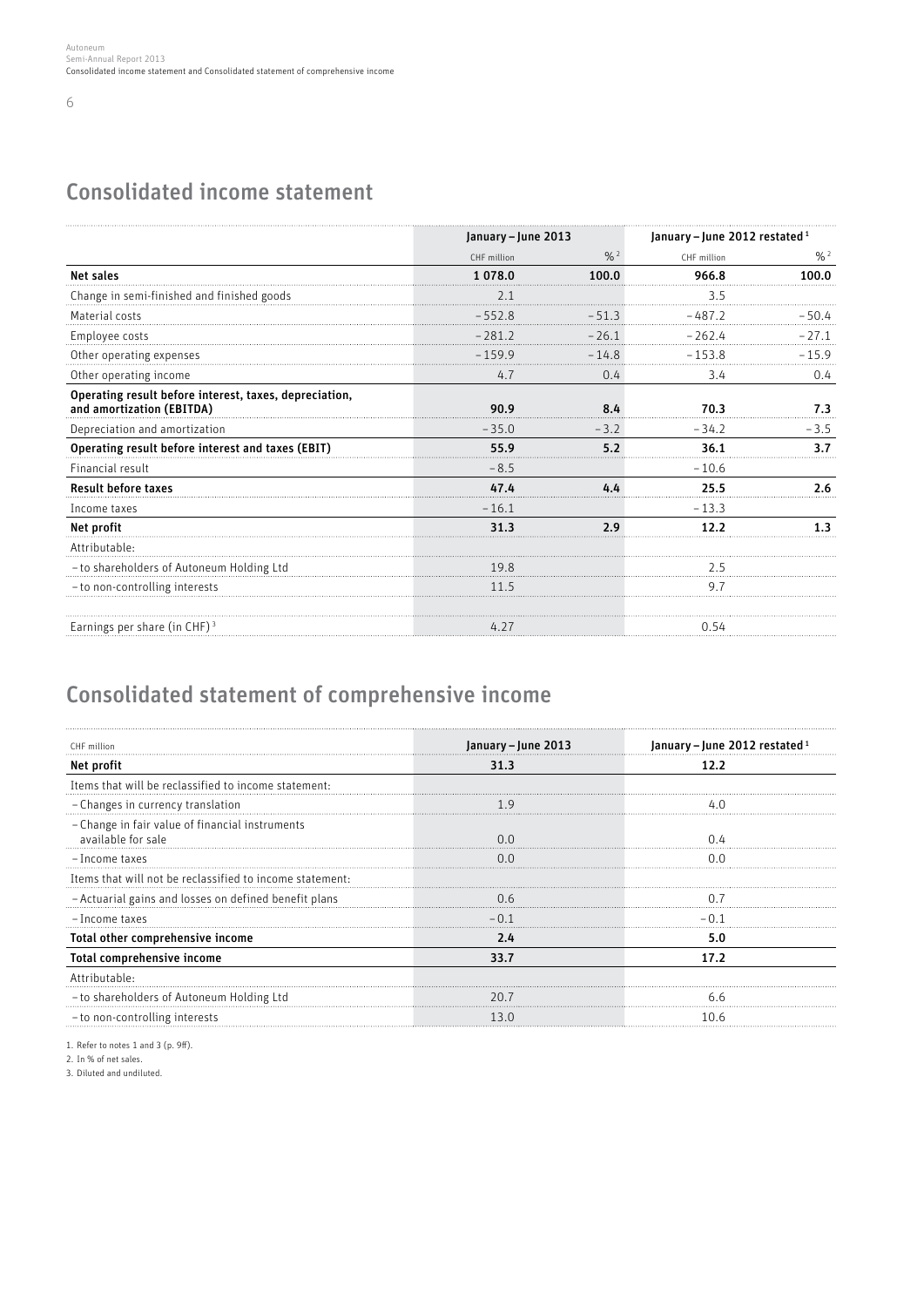7

### Consolidated balance sheet

| CHF million                                                 | June 30, 2013 | December 31, 2012<br>restated <sup>1</sup> |
|-------------------------------------------------------------|---------------|--------------------------------------------|
| Assets                                                      |               |                                            |
| Tangible fixed assets                                       | 378.2         | 382.1                                      |
| Other non-current assets, intangible assets                 | 60.5          | 52.4                                       |
| Non-current assets                                          | 438.7         | 434.5                                      |
| Inventories                                                 | 123.8         | 112.2                                      |
| Trade receivables                                           | 300.6         | 256.7                                      |
| Other receivables and advance payments to suppliers         | 102.5         | 73.1                                       |
| Marketable securities and time deposits                     | 0.3           | 0.2                                        |
| Cash and cash equivalents                                   | 76.2          | 75.3                                       |
| <b>Current assets</b>                                       | 603.4         | 517.5                                      |
| Assets                                                      | 1 0 4 2 . 1   | 952.0                                      |
| <b>Equity and liabilities</b>                               |               |                                            |
| Equity attributable to shareholders of Autoneum Holding Ltd | 228.8         | 213.2                                      |
| Equity attributable to non-controlling interests            | 63.6          | 62.3                                       |
| <b>Total equity</b>                                         | 292.4         | 275.5                                      |
| Subordinated shareholder loans                              | 25.0          | 25.0                                       |
| Long-term financial debt                                    | 138.2         | 130.9                                      |
| Provisions, other non-current liabilities                   | 84.3          | 81.2                                       |
| <b>Non-current liabilities</b>                              | 247.5         | 237.1                                      |
| Provisions, other current liabilities                       | 158.8         | 122.9                                      |
| Short-term financial debt                                   | 31.5          | 42.6                                       |
| Advance payments from customers                             | 37.2          | 29.0                                       |
| Trade payables                                              | 274.7         | 244.9                                      |
| <b>Current liabilities</b>                                  | 502.2         | 439.4                                      |
| <b>Liabilities</b>                                          | 749.7         | 676.5                                      |
| Shareholders' equity and liabilities                        | 1 0 4 2 . 1   | 952.0                                      |

1. Refer to note 3 (p. 10).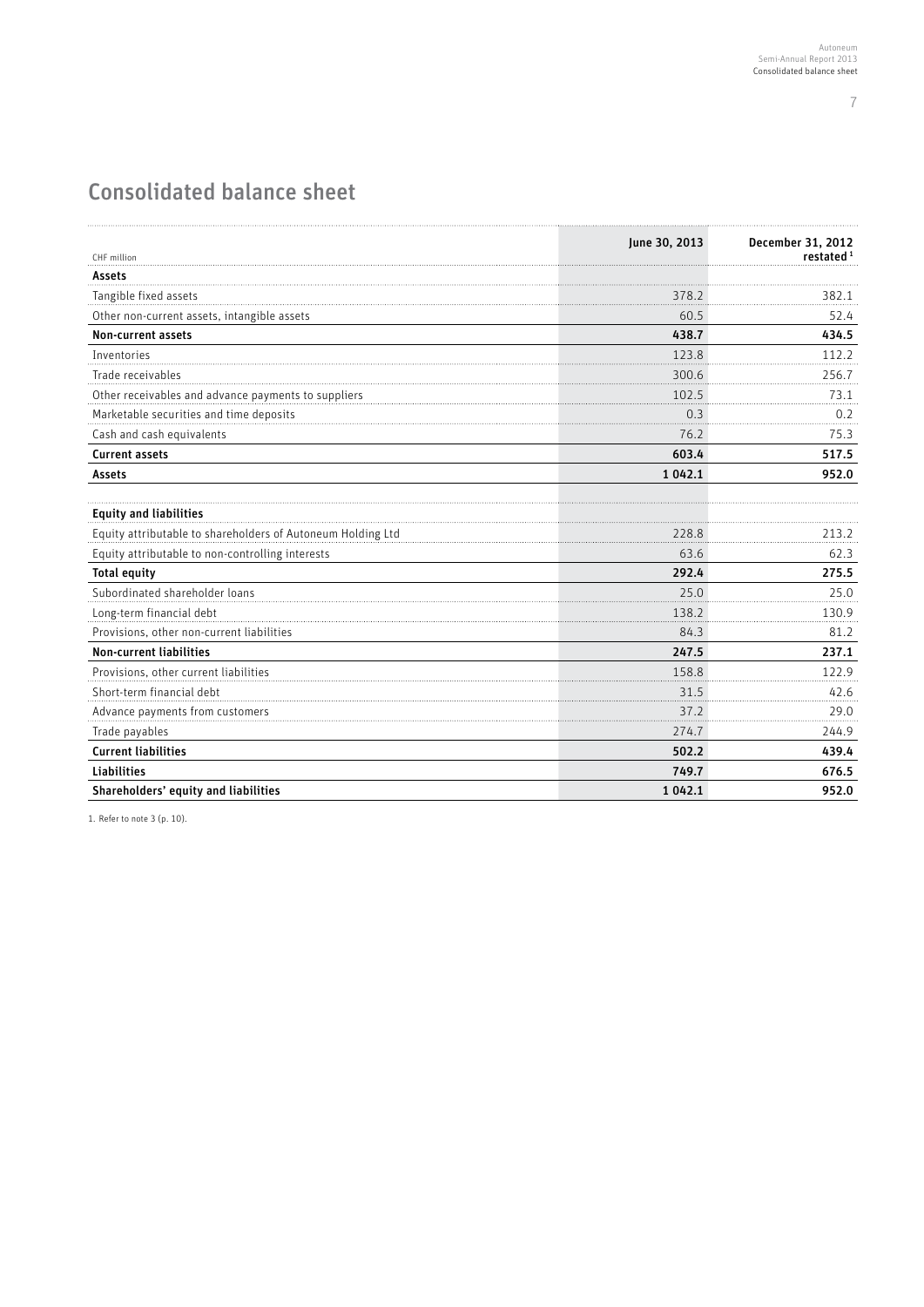### 8

### Changes in consolidated equity

| CHF million                                  | Share capital | <b>Reserves</b> | comprehensive<br>income | Attributable to<br>Other shareholders of Attributable to<br><b>Holding Ltd</b> | Autoneum non-controlling<br>interests | <b>Total equity</b> |
|----------------------------------------------|---------------|-----------------|-------------------------|--------------------------------------------------------------------------------|---------------------------------------|---------------------|
| At December 31, 2011 reported                | 0.2           | 236.4           | $-6.0$                  | 230.6                                                                          | 56.4                                  | 287.0               |
| Change in accounting principles <sup>1</sup> | 0.0           | $-30.2$         | 0.0                     | $-30.2$                                                                        | 0.0                                   | $-30.2$             |
| At December 31, 2011 restated                | 0.2           | 206.2           | $-6.0$                  | 200.4                                                                          | 56.4                                  | 256.8               |
| Net profit                                   | 0.0           | 2.5             | 0.0                     | 2.5                                                                            | 9.7                                   | 12.2                |
| Other comprehensive income                   | 0.0           | 0.0             | 4.1                     | 4.1                                                                            | 0.9                                   | 5.0                 |
| Total comprehensive income                   | 0.0           | 2.5             | 4.1                     | 6.6                                                                            | 10.6                                  | 17.2                |
| Dividends                                    | 0.0           | 0.0             | 0.0                     | 0.0                                                                            | $-10.1$                               | $-10.1$             |
| At June 30, 2012 restated                    | 0.2           | 208.7           | $-1.9$                  | 207.0                                                                          | 56.9                                  | 263.9               |
| At December 31, 2012 restated                | 0.2           | 220.4           | $-7.4$                  | 213.2                                                                          | 62.3                                  | 275.5               |
| Net profit                                   | 0.0           | 19.8            | 0.0                     | 19.8                                                                           | 11.5                                  | 31.3                |
| Other comprehensive income                   | 0.0           | 0.0             | 0.9                     | 0.9                                                                            | 1.5                                   | 2.4                 |
| Total comprehensive income                   | 0.0           | 19.8            | 0.9                     | 20.7                                                                           | 13.0                                  | 33.7                |
| Dividends                                    | 0.0           | $-3.0$          | 0.0                     | $-3.0$                                                                         | $-11.7$                               | $-14.7$             |
| Purchase own shares                          | 0 Q           | $-2.3$          | 0 <sub>0</sub>          | $-2.3$                                                                         | 0 <sub>0</sub>                        | $-2.3$              |
| Share based payment                          | 0.0           | 0.2             | 0.0                     | 0.2                                                                            | 0.0                                   | 0.2                 |
| At June 30, 2013                             | 0.2           | 235.1           | $-6.5$                  | 228.8                                                                          | 63.6                                  | 292.4               |

### Consolidated statement of cash flows

|                                                                 | January - June 2013 | January - June 2012   |
|-----------------------------------------------------------------|---------------------|-----------------------|
| CHF million                                                     |                     | restated <sup>1</sup> |
| Net profit                                                      | 31.3                | 12.2                  |
| Interest expense, net                                           | 8.4                 | 9.0                   |
| Income taxes                                                    | 16.1                | 13.3                  |
| Depreciation and other non-cash income and expenses             | 32.5                | 32.8                  |
| Change in net working capital                                   | $-11.9$             | $-7.6$                |
| Interest paid, net                                              | $-6.4$              | $-9.6$                |
| Income taxes paid                                               | $-18.8$             | $-17.2$               |
| Net cash flows from operating activities                        | 51.2                | 32.9                  |
| Capital expenditure and investments in other non-current assets | $-31.5$             | $-23.9$               |
| Proceeds from disposal of tangible fixed assets                 | 0.2                 | 0.1                   |
| Sale / purchase of marketable securities and deposits           | $-0.2$              | 8.7                   |
| Net cash flows from investing activities                        | $-31.5$             | $-15.1$               |
| Dividends to shareholders of Autoneum Holding Ltd               | $-3.0$              | 0.0                   |
| Dividends to non-controlling interests                          | $-11.7$             | $-10.1$               |
| Purchase own shares                                             | $-2.3$              | 0.0                   |
| Repayments of / proceeds from short-term financial debt         | $-10.9$             | 0.0                   |
| Repayments of / proceeds from long-term financial debt          | 8.1                 | $-32.0$               |
| Net cash flows from financing activities                        | $-19.8$             | $-42.1$               |
| Currency effects on cash and cash equivalents                   | 1.0                 | 1.5                   |
| Change in cash and cash equivalents                             | 0.9                 | $-22.8$               |
| Cash and cash equivalents at beginning of year                  | 75.3                | 64.9                  |
| Cash and cash equivalents at end of reporting period            | 76.2                | 42.1                  |

1. Refer to note 3 (p. 10).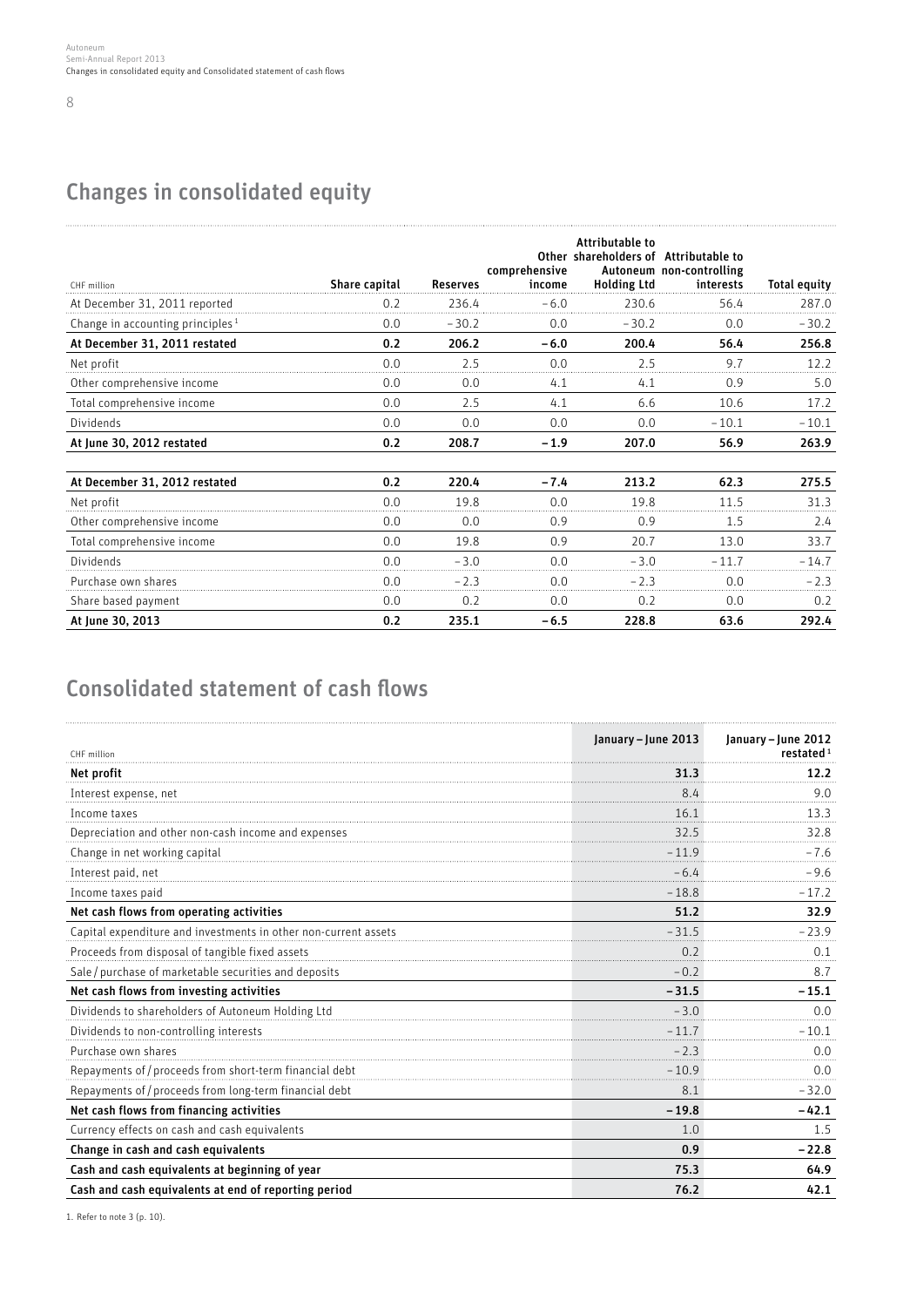$\Omega$ 

### Notes to the semi-annual financial statements

### 1 Principles of consolidation and accounting principles

#### Basis of preparation of the consolidated semi-annual financial statements

The unaudited consolidated semi-annual financial statements have been prepared in accordance with IAS 34 "Interim Financial Reporting". They are based on the financial statements of the individual group companies drawn up according to uniform accounting policies as of June 30, 2013. The consolidated income statement, balance sheet, changes in equity, and statement of cash flows are presented in condensed form. The condensed consolidated semi-annual financial statements are not subject to the same requirements as for consolidated annual financial statements. It is recommended to read the semi-annual report in conjunction with the consolidated financial statements as of December 31, 2012.

Freight costs and other charges that incur during the revenue recognition process have previously been deducted from gross sales. Based on an analysis, Autoneum decided disclosing these items as a component of other operating expenses starting from 2013. In the first half year 2012, sales deductions in the amount of 16.3 million CHF were reclassified into expenses, which led to an increase in net sales. The previous year figures were adjusted accordingly. The impact of this reclassification for the first half year 2013 is not materially different as for the first half year 2012.

New and revised IFRS standards were adopted as of January 1, 2013 whose impact for Autoneum is as follows:

- The new standards IFRS 10 "Consolidated financial statements", IFRS 11 "Joint arrangements", IFRS 12 "Disclosures of interests in other entities" and IFRS 13 "Fair value measurement" have no impact on Autoneum's assets and liabilities, but will lead to additional disclosures, in particular "Disclosures of interests in other entities" in the consolidated financial statements 2013.
- In accordance with the standard IAS 1 (revised) "Presentation of financial statements" the items recognized in the consolidated statement of comprehensive income are classified into items that will be reclassified to income statement and items that will not be reclassified to income statement.
- The standard IAS 19 (revised) "Employee benefits" was adopted in the reporting period. The impact of the first time adoption, including the change in accounting and valuation principles, is disclosed in note 3 and adjusted in the financial statements.

Except the changes described above, the semi-annual consolidated financial statements as of June 30, 2013 have been prepared using the same accounting, reporting, and valuation principles as for the reporting period 2012.

The semi-annual report is published in both German and English. The German version prevails.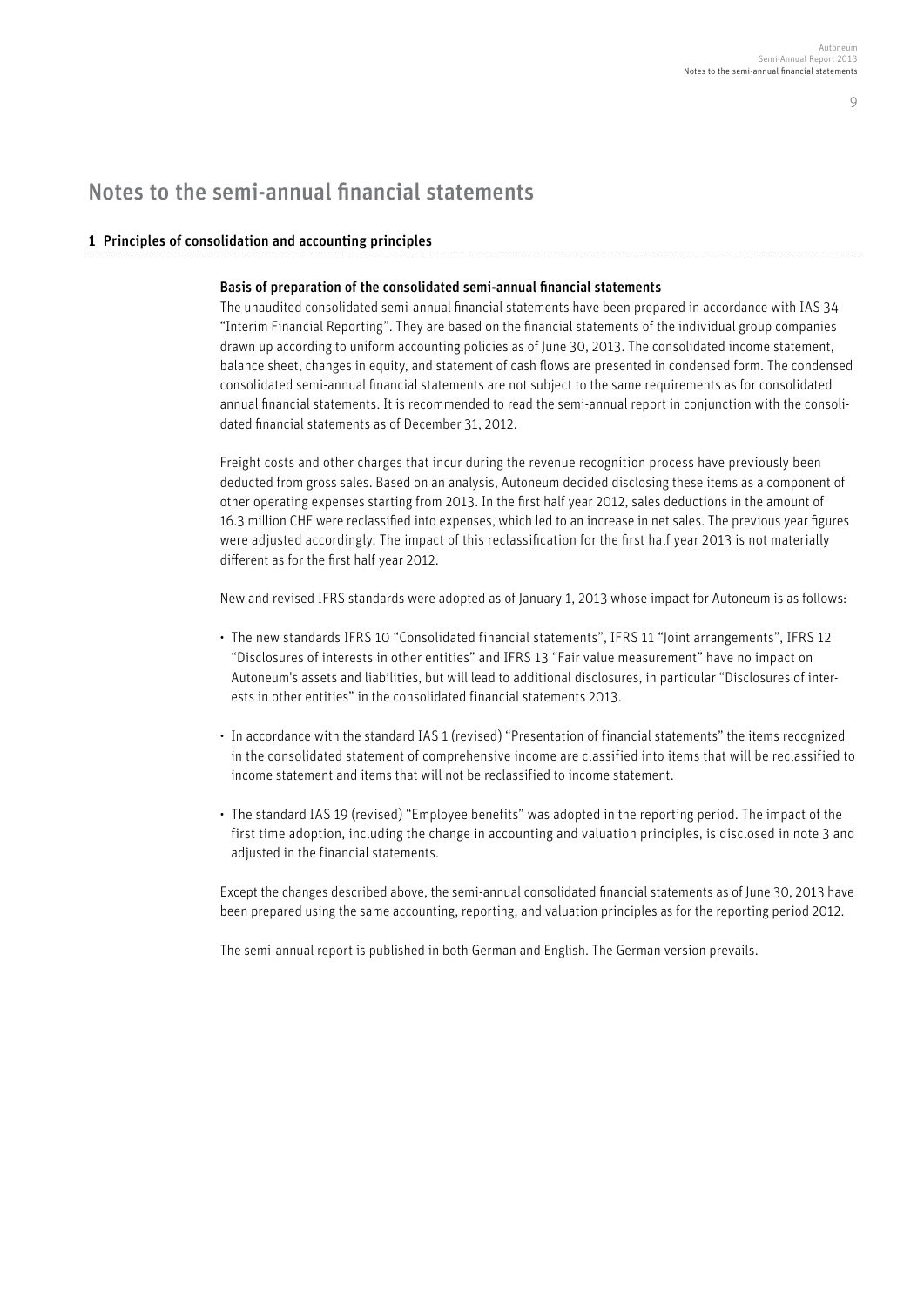### 2 Segment informationen by Business Group

Segment information is based on Autoneum Group's internal organization and management structure as well as on the internal financial reporting to the chief operating decision maker and consists of the following four reportable segments (Business Groups): Europe, North America (USA, Canada, Mexico), Asia, and SAMEA (South America, Middle East, Africa, Russia). Corporate contains Autoneum Holding Ltd, the corporate center with its respective legal entities and functions, as well as intercompany eliminations. The number of employees excludes apprentices and temporary employees.

#### January – June 2013

|                                                      |           | BG Eur |   |    | вь |  |
|------------------------------------------------------|-----------|--------|---|----|----|--|
|                                                      | 1 0 7 8 0 |        |   | 60 |    |  |
| FBI.                                                 |           |        |   |    |    |  |
| iation and amortization of tangible:                 | $-35.0$   | $-170$ | - |    |    |  |
|                                                      |           |        |   |    |    |  |
| ditures on tangible and intangible assets<br>l exnei |           | .      |   |    |    |  |
|                                                      |           |        |   |    |    |  |

#### January – June 2012 restated

| CHF million                                                           | Total Groun | <b>BG Europe</b> |           | <b>RG Asia</b> | <b>BG SAMEA</b> |  |
|-----------------------------------------------------------------------|-------------|------------------|-----------|----------------|-----------------|--|
| Net sales                                                             | 966.8       | 71 7             | 382 K     |                |                 |  |
| FBIIDA                                                                | 7ก จ        | 18 7             | 30 O      |                |                 |  |
| Depreciation and amortization of tangible<br>intangible assets<br>and | -34.2       | 74               | 11 R<br>- |                |                 |  |
| FBI.                                                                  | 36 1        |                  | 28 1      |                |                 |  |
| apital expenditures on tangible and intangible assets                 |             |                  |           |                |                 |  |
|                                                                       | በ5          |                  |           |                |                 |  |

Net sales of BG Europe and BG SAMEA with other BGs sum up to 5.9 million CHF for BG Europe and 0.5 million CHF for BG SAMEA (prior year period 3.8 million CHF resp. 0.4 million CHF).

#### 3 First time adoption of IAS 19 (revised) "Employee benefits"

Autoneum adopted IAS 19 (revised) "Employee benefits" for the first time as of Januar 1, 2013. The adoption takes place retrospectively and prior year figures were adjusted accordingly. The following changes in IAS 19 are of relevance for Autoneum:

- Actuarial gains and losses resulting from the periodic recalculations were previously charged to the income statement on a straight line basis over the average remaining service period, to the extent that 10% of the higher of plan assets or defined benefit olbigation are exceeded ("corridor method"). With the adoption of IAS 19 (revised), actuarial gains and losses are recognized directly in equity as other comprehensive income
- The previous approach, assessing the expected return on plan assets on an estimated return on assets, is replaced by using the same discount rate that is used for calculating the present value of the defined benefit obligation. Additionally, Autoneum has decided recognising interest cost of the pension liability as a part of the financial result.

 Due to the retrospective adoption of IAS 19 (revised), certain line items in the consolidated income statement, consolidated statement of comprehensive income, consolidated balance sheet, and consolidated statement of cash flows were adjusted. The impact of IAS 19 (revised) for the first half year 2013 is not materially different as for the first half year 2012.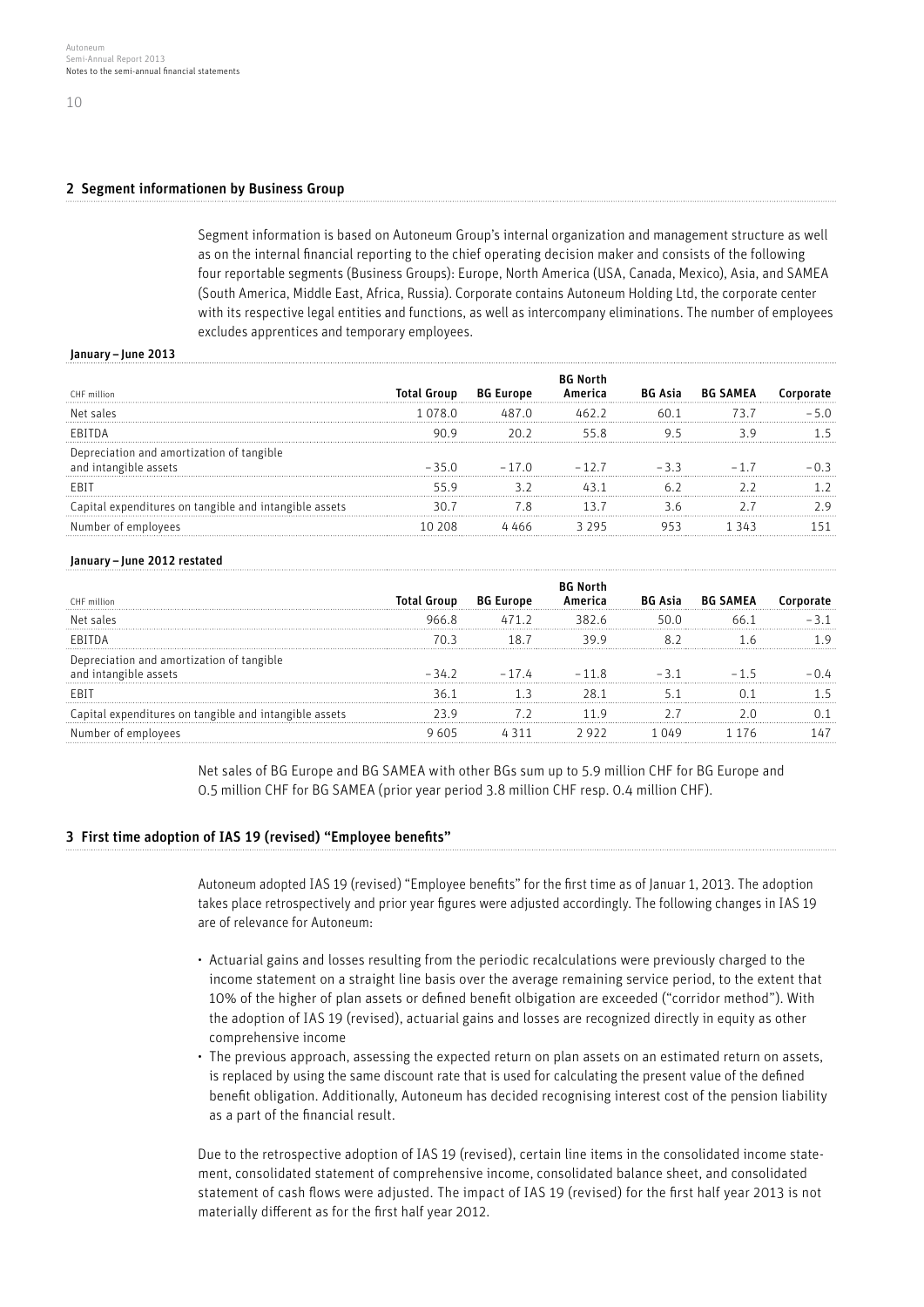11

| CHF million                                                        | Restated       | Adjustment     | Reported |
|--------------------------------------------------------------------|----------------|----------------|----------|
| Consolidated income statement January - June 2012                  |                |                |          |
| Employee costs                                                     | $-262.4$       | 0.8            | $-263.2$ |
| Financial result                                                   | $-10.6$        | $-0.4$         | $-10.2$  |
| Income taxes                                                       | $-13.3$        | 0.1            | $-13.4$  |
| Net profit                                                         | 12.2           | 0.5            | 11.7     |
| Earnings per share (in CHF)                                        | 0.54           | 0.11           | 0.43     |
| Consolidated statement of comprehensive income January - June 2012 |                |                |          |
| Net profit                                                         | 12.2           | 0.5            | 11.7     |
| Changes in currency translation                                    | 4.0            | 0.5            | 3.5      |
| Actuarial gains and losses on defined benefit plans                | 0 <sub>7</sub> | 0 <sub>7</sub> | 0.0      |
| Income taxes                                                       | $-0.1$         | - ೧ 1          | 0.0      |
| Total comprehensive income                                         | 17.2           | 1.6            | 15.6     |
| Consolidated balance sheet as of December 31, 2012                 |                |                |          |
| Other non-current assets, intangible assets                        | 52.4           | $-7.9$         | 60.3     |
| Provisions, other non-current liabilities                          | 81.2           | 19.3           | 61.9     |
| Equity attributable to shareholders of Autoneum Holding Ltd        | 213.2          | $-27.2$        | 240.4    |
| Consolidated statement of cash flows January - June 2012           |                |                |          |
| Net profit                                                         | 12.2           | 0.5            | 11.7     |
| Income taxes                                                       | 13.3           | $-0.1$         | 13.4     |
| Depreciation and non-cash income and expenses                      | 32.8           | $-0.4$         | 33.2     |

### 4 Events after balance sheet date

The semi-annual report for 2013 was approved for publication by the Board of Directors on July 22, 2013.

No events have occurred up to July 22, 2013, which would necessitate adjustments to the book value of the Group's assets or liabilities.

On July 22, 2013, Autoneum signed a contract for the sale of its subsidiary Autoneum Italy S.p.A. This leads in the second half year in Business Group Europe to a derecognition of the subsidiary combined with one-off charges.

### 5 Financial calendar

Publication of sales figures for the financial year 2013 January 31, 2014 Results press conference and presentation of the 2013 financial statements March 19, 2014 Annual General Meeting and the state of the state of the April 16, 2014 April 16, 2014